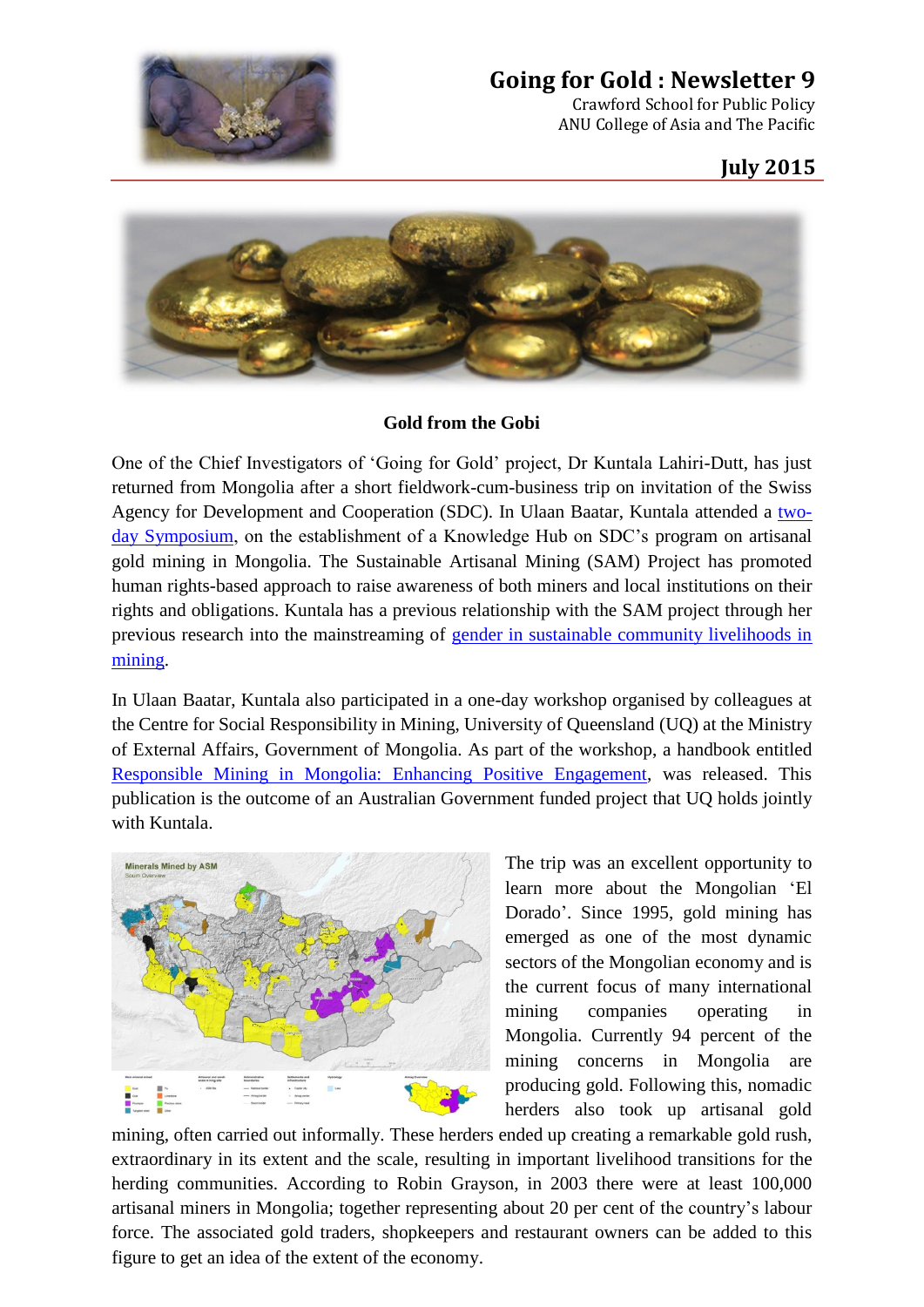The first artisanal gold mining rush in Mongolia is supposed to have started from 1999. The numbers of 'wildcatters', or groups of herders who have left their homes and occupations to dig and sift for gold on a part- or full-time basis, kept on growing since then.

The contributing factors for the exceptional gold rush are many and varied. During a meeting with Kuntala, Dr Urantsooj Gambosuren, the Chairperson of the Centre for Human Rights and Development summarised four reasons: unemployment or insufficient income from traditional activities (such as herding); a series of severe winters that resulted in livestock mortality particularly for the smaller herders; the rapid spread of larger mines that also use poor technology leaving nearly 30 % of the gold in the tailings; and the high commodity price that made gold digging attractive. One can say that the need to survive and build a livelihood drives many of the poor in Mongolia to take up informal gold mining to supplement cash-based incomes.

In the Mongolian context, it is important to understand the term 'informal' assumes the shroud of illegitimacy, almost unnecessarily because the country has a very large informal sector. Almost half of its population, for example, live in informal, squatter settlements locally called the 'Ger District' around the capital city, Ulaan Baatar. One can say that the Ger District is an 'informal city', which is poorly serviced and whose residents are not seen to be at par with the rest of the city-dwellers. Like the term 'Ger District', the informal miners of Mongolia have added two terms to the dictionary of extractive industries: 'ninja miners', who move stealthily, and whose green-coloured gold panning plastic buckets on their backs make them look like ninja turtles, and 'XAMO' or 'small scale miners'. This reflects that some miners and local governments have made progress towards formalization since the 2010 amendments to the Minerals Law by the Mongolian Parliament.



It was a relief to see that the relentless efforts of the SDC have had an impact on the way of thinking about informal mining in Mongolia. Although informal mining is legally recognised, there are limitations such as land access, and high taxes for miners, that create regulatory obstacles. Consequently, the very idea of extending the concept of informality in mining seems strange to many actors involved in mining, the state has at least notionally begun to recognise that such mining cannot be wished away. The SDC has been working through locally based 'partnerships' between a number of groups that comprise an NGO and that can apply to the *soum* (a rural district) governor to get access to small and scattered deposits of minerals. This request is scrutinised by the Citizen's Platform at the *soum* level, and then by the Mineral Resources Authority of Mongolia (MRAM), and the miners are then allowed access to the minerals. Similarly, official trading of gold, mined artisanally, was approved by law in 2014. This approval made a huge increase in the contribution to the National Treasury - from a